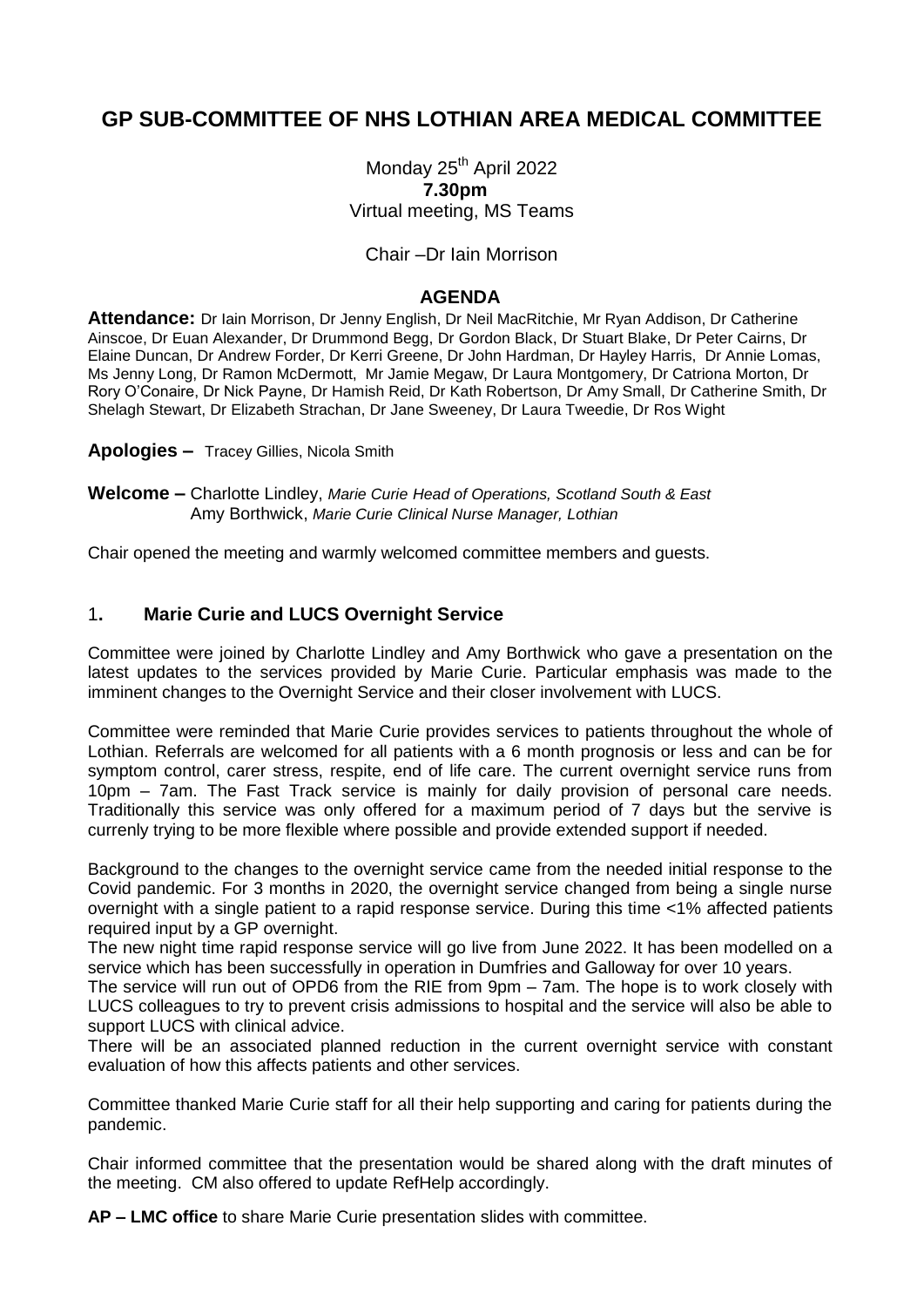# 2. **Minutes of the last meeting 28th March 2022**

The minutes from the previous meeting were approved.

## 3. **Matters Arising / Actions from last meeting**;

3.1 - **LMC office** to get an update on the proposal to move Paxlovid delivery from RIDU to pharmacotherapy.

**Update.** Chair updated colleagues that the new system being led by pharmacotherapy was working well. Chair expressed thanks to all who had been involved in the development of the pathway. Chair let committee know that he would welcome any feedback regarding the workings of the pathway. Chair also expressed thanks to colleagues in LUCS who had played a vital role in the functioning of the pathway over the Easter weekend when the ECS system stopped working. **CLOSED**

3.2 - **LMC office** to feedback Committee's support of the Enhanced Access to Radiology proposal to Stephen Glancy.

**Update.** Completed. Chair reported that there would likely be further meetings to iron out the specifics of the proposal. Chair expressed thanks to KR for her ongoing representation on the radiology group. **CLOSED**

3.3 - **LMC office** to raise IT Service Line support hours provision at the next PCITOB meeting.

**Update.** Chair let committee know that this was on the agenda for the next PCITOB meeting and will feedback to the committee after this has occurred. **ONGOING**

3.4 - **TG** agreed to check on any possible impact on the availability of the Travel Vaccine service as a result of Paxlovid distribution at RIDU.

**Update:** Following last month's meeting TG confirmed that the Travel Vaccine service will be available from 1<sup>st</sup> April as planned, and will not be impacted by Paxlovid distribution. **CLOSED**

## 4. **COVID/Flu Vaccine Programme update**

The Spring Covid booster programme is now underway.

Practices were sent a letter today from the CMO advising that the Highest Risk List will end as of 31 May 2022 and referrals for addition to the list should stop with immediate effect. Going forward SG will work with Public Health Scotland to prioritise people for vaccination priority, new treatments or additional advice based on current and up-to-date data. The announcement will go public on  $27<sup>th</sup>$  April 2022 and the CMO will write to everyone who is currently on the list informing them of the decision and the evidence the decision is based on.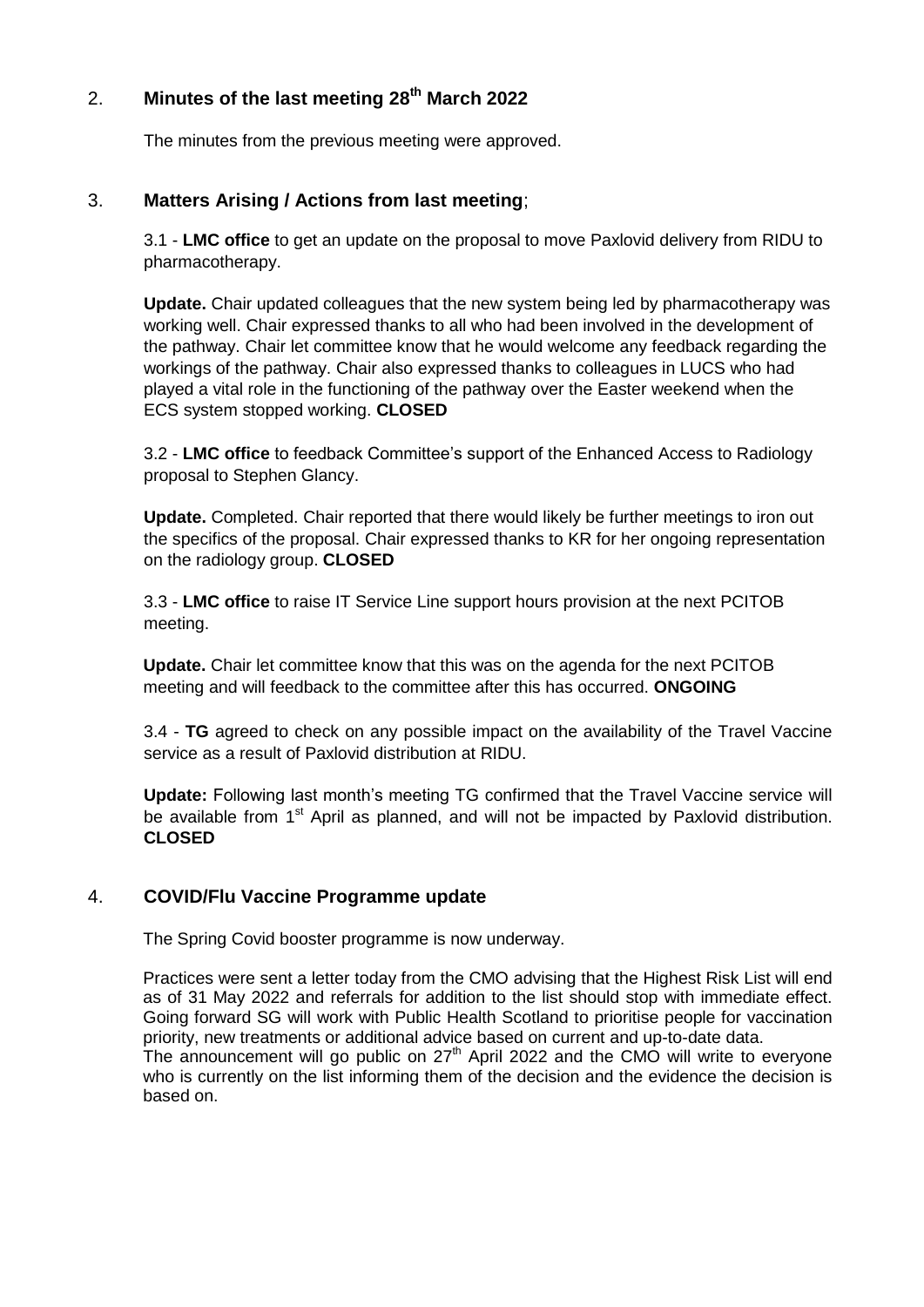## 5. **PCIP Trackers v5**

Committee received updates from the 4 HSCPs with specific reference to the PCIP Trackers v5 which are due to be submitted to Scottish Government by the end of this week*.* 

**Edinburgh -** There was no Edinburgh HSCP representative at the meeting to present an update. Edinburgh representatives offered comment on the tracker and there was a general consensus that the tracker would need to be amended in certain areas (CTACs, Urgent Care, Vaccine delivery) before it could be accepted and submitted.

**AP:** PCIP Tracker to be discussed at the Edinburgh HSCP Leadership and Resource meeting to be held 26<sup>th</sup> April. Amendments to the tracker to be reviewed by GP Sub-Committee reps prior to submission.

**Midlothian** – HR gave the update from Midlothian. The Midlothian tracker was discussed and it was agreed that several areas would need to be amended before the tracker could be submitted. It was noted that no Midlothian GP reps had been involved in the completion of the tracker. Areas highlighted for additional discussion were the provision of services within CTACS particularly chronic disease monitoring and data collection, and urgent care provision.

**AP:** PCIP Tracker to be discussed at the Midlothian GP reps meeting to be held 26<sup>th</sup> April. Amendments to the tracker to be reviewed by GP Sub-Committee reps prior to submission.

**West Lothian** – ED gave the update from West Lothian. There was agreement that the tracker would need amended before final submission. PCIF money has been allocated to fund 138 WTE staff members. Currently there are 125 FTE staff members in post. The Pharmacy tech hub has started in a small way with the aim of providing some basic pharmacy backfill for colleagues on annual leave. Colleagues did not feel that there was full access to CTACS and asked for amendment to this section of the tracker with particular reference to phlebotomy, CDM and ear syringing. Clarification was sought with regard to the provision of urgent care, with particular reference to whether services could be provided within 48 hours.

**AP:** PCIP Tracker to be amended as per discussions at Committee. Amendments to the tracker to be reviewed by GP Sub-Committee reps prior to submission.

**East Lothian** – JM gave the update from East Lothian. East Lothian reps had had sight of the tracker and had had the opportunity to feedback to the HSCP before it was submitted. There was agreement with the position that the level of access to CTAC services should be downgraded from previous submissions due to the current limited phlebotomy provision within CTACS and the lack of CDM monitoring.

#### **Following discussion, Committee approved the PCIP tracker.**

There were issues and themes common to the discussions around all 4 PCIP Trackers. The need for further national clarity about the definition of full delivery for all services was highlighted. Chair informed committee that further specifications are due to be released by the end of May 2022. Such specifications would be welcomed. The need for clarification about definitions of Urgent Care service delivery was also emphasised.

A 4 HSCP approach was asked for with regard to reporting of provision of vaccine services as there is a pan-Lothian approach to vaccine delivery.

There was disappointment that GP practices are often still required to provide services